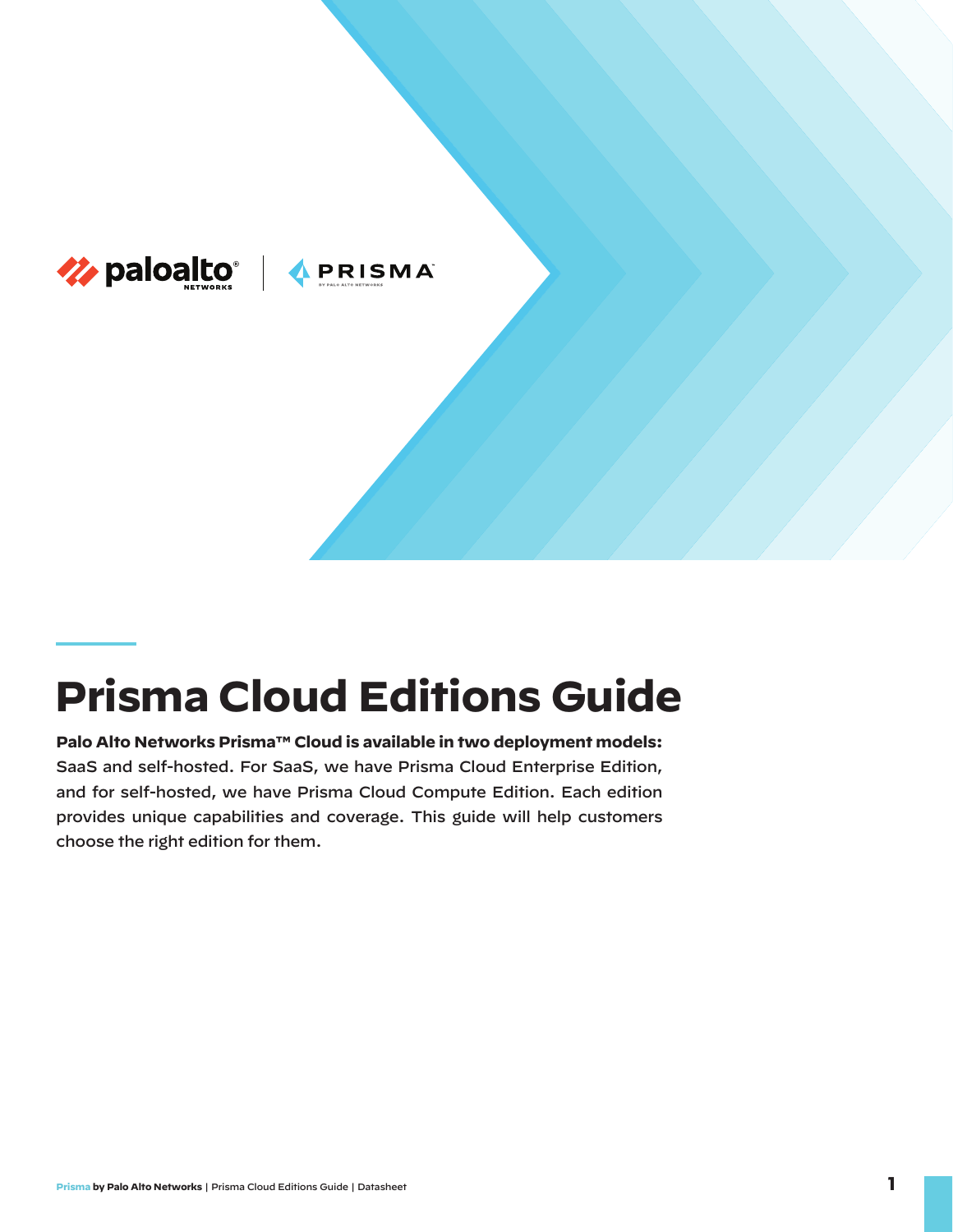

| <b>Table 1: Prisma Cloud Editions</b>                                                                                                                                                                                                         |                                                  |                                               |  |
|-----------------------------------------------------------------------------------------------------------------------------------------------------------------------------------------------------------------------------------------------|--------------------------------------------------|-----------------------------------------------|--|
|                                                                                                                                                                                                                                               | <b>Prisma Cloud</b><br><b>Enterprise Edition</b> | <b>Prisma Cloud</b><br><b>Compute Edition</b> |  |
| Deployment Model                                                                                                                                                                                                                              | SaaS                                             | Self-hosted software                          |  |
| Coverage                                                                                                                                                                                                                                      | IaaS, PaaS, Hosts,<br>Container, Serverless      | Hosts, Container,<br>Serverless               |  |
| Prisma Cloud Module                                                                                                                                                                                                                           |                                                  |                                               |  |
| <b>Cloud Security Posture Management</b><br>· Visibility, Compliance, Governance<br>· Cloud Asset Inventory<br>· Configuration Assessment<br>• Compliance Monitoring and Reporting<br>· Infrastructure-as-Code Config Scan (IDE, SCM & CI/CD) | ✓                                                |                                               |  |
| • Threat Detection<br>• User and Entity Behavior Analytics (UEBA)<br>· API-based network traffic visibility, analytics, and anomaly detection<br>· Automated investigation and response                                                       | ✓                                                |                                               |  |
| • Data Security*<br>· Data Classification<br>· Malware Scanning<br>· Data Governance                                                                                                                                                          | ✓                                                |                                               |  |
| <b>Cloud Workload Protection</b><br>• Host Security<br>• Vulnerability Management<br>• Runtime Security<br>· Compliance Management<br>· Access Control<br>· AMI Scanning                                                                      | ✓                                                |                                               |  |
| • Container Security<br>• Vulnerability Management<br>· Runtime Security<br>· Compliance Management<br>· Access Control<br>· Git Repo Scanning                                                                                                |                                                  |                                               |  |
| • Serverless Security<br>• Vulnerability Management<br>· Runtime Security<br>· Compliance Management<br>· Access Control                                                                                                                      |                                                  |                                               |  |
| • Web Application and API Security<br>• OWASP Top 10 protection<br>• API protection                                                                                                                                                           |                                                  |                                               |  |